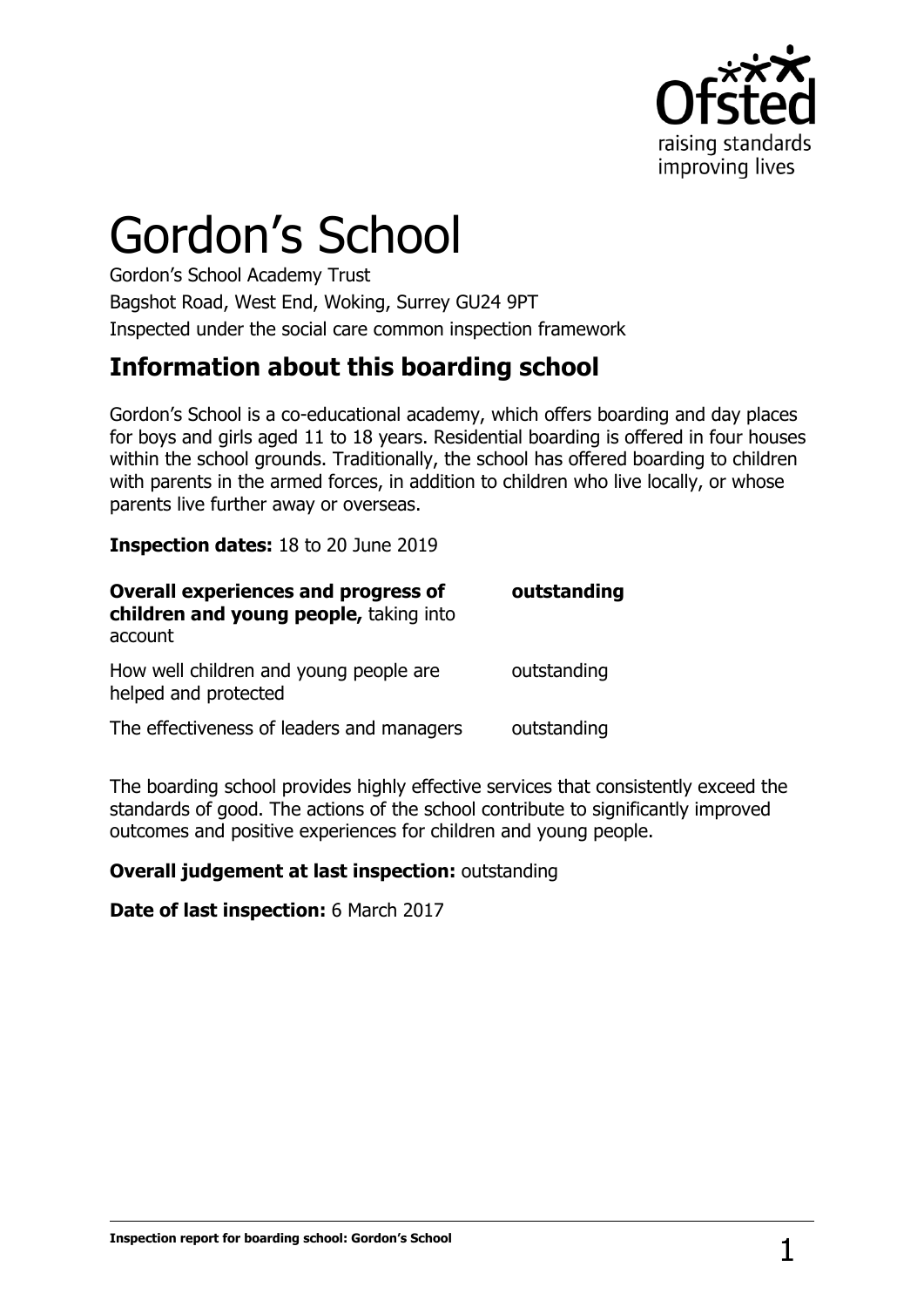

# **Inspection judgements**

#### **Overall experiences and progress of children and young people: outstanding**

Students who attend the boarding school provision exceed their predicted outcomes and consistently reach, and further, their potential. This is evidenced by staff tracking students' progress in all areas of their development. Day and boarding students access facilities together, including 'prep' until 7.30pm. The genuine whole school approach is unique and seamless.

Students demonstrate a maturity and responsibility above their age. They are keen to actively serve the wider community through local charities as well as through raising funds. Students show a concern for the environment, suggesting ways to promote recycling, reduce their impact on the environment and requesting that additional trees are planted. This is wholeheartedly enforced by senior managers.

The way staff listen to the views and wishes of students, expressed through the student governors meeting, is impressive. Student governors receive training for their role and support for shaping opinion, undertaking research and public speaking. They are able to articulate requests to affect a positive response. Examples are funding for 'chill out' rooms, initiating clubs such as the law and debate society and the opportunity to network with local youth councils. Staff explain clearly the reasons when requests cannot be agreed.

Students value their relationships with their house parents and other key people. They said that they can approach them and talk about any issues. One student said, 'They are like our parents,' while another said, 'They have done so much for us.' A house parent said, 'We are here to help them out, not catch them out.'

Excellent relationships with staff mean that students will go to them with any worries but also that staff instinctively know when a child needs additional support. Staff deal with issues fairly, recognising that children will make mistakes and need guidance. Restorative practice is effective, and students learn to take responsibility and show empathy and kindness to each other. This is a strong thread noticeable throughout the whole school.

There is a wealth of avenues for students' voices. Their opinions are heard, valued and acted on. In addition, the role modelling, mentoring and support from their peers and older children is heart-warming. Students fully embrace the benefits of boarding and are keen to assist those younger than themselves to have the same positive experience. The school helps them to develop skills which will support them in their future education and employment.

Healthcare and support for students' well-being are carefully reviewed and monitored. From the time that students arrive, the staff plan how to meet their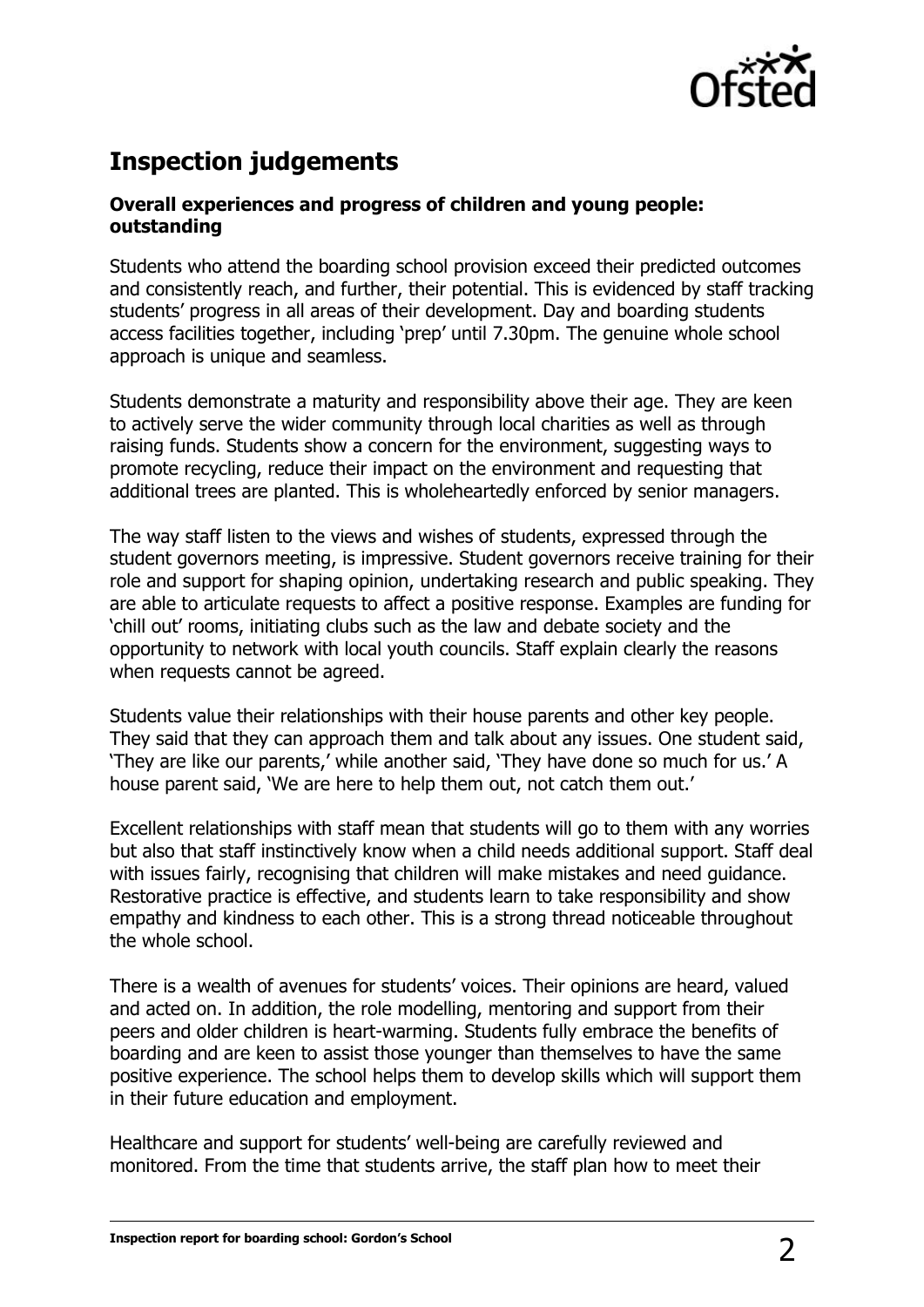

needs and ensure that they are appropriately linked to internal and local community services. The actions taken to promote health reduce the likelihood that difficulties will arise. The health staff effectively coordinate a multi-professional response to students' identified health needs.

#### **How well children and young people are helped and protected: outstanding**

Safeguarding practice is fully embedded throughout every aspect of the school. There is an open, transparent and accountable culture that keeps students safe. Staff are perceptive to emerging concerns and take swift, decisive action to ensure that students are safe.

The senior management team continually looks at ways to improve safeguarding practice and teach the students to keep themselves safe. Its members have strong links with community safeguarding initiatives and share good practice with other boarding provisions. They encourage scrutiny and employ specialist consultants to review their procedures and act on any advice. Key staff work with other schools and agencies, including the police, to share practice and local knowledge. Professionals agree strategies to keep the students as safe as possible.

Processes and procedures are in place to ensure that safeguarding concerns, however minor, are reported to the appropriate external professionals. The senior management team members have developed strong links with the designated officer. They learn from allegations and have identified when staff and children are vulnerable. They have reviewed risk assessments to provide the necessary guidance to staff about the actions to take to minimise any such risks.

All students have been trained in safeguarding along with the staff. This has raised their awareness of signs of abuse. This has improved their ability to recognise any risks to themselves and their peers.

Leaders and managers strive for the highest standard of behaviour from students, who are well supported to achieve this. Managers are constantly looking at different strategies to improve the support for individual students and help them manage their behaviour more appropriately and effectively. One example is the recent employment of a staff member who helps students with concerning behaviours. He provides a bespoke programme of support agreed with the student, parents and key staff. As a result of this intervention, there have been significant reductions of difficult behaviours.

There is an excellent approach to e-safety. Staff and students are aware of the boundaries and rules. The senior managers fund an external service which highlights any concerns immediately and alerts staff if any inappropriate or risky sites are accessed. Staff are clear on the action to take if they observe such applications on an electronic device.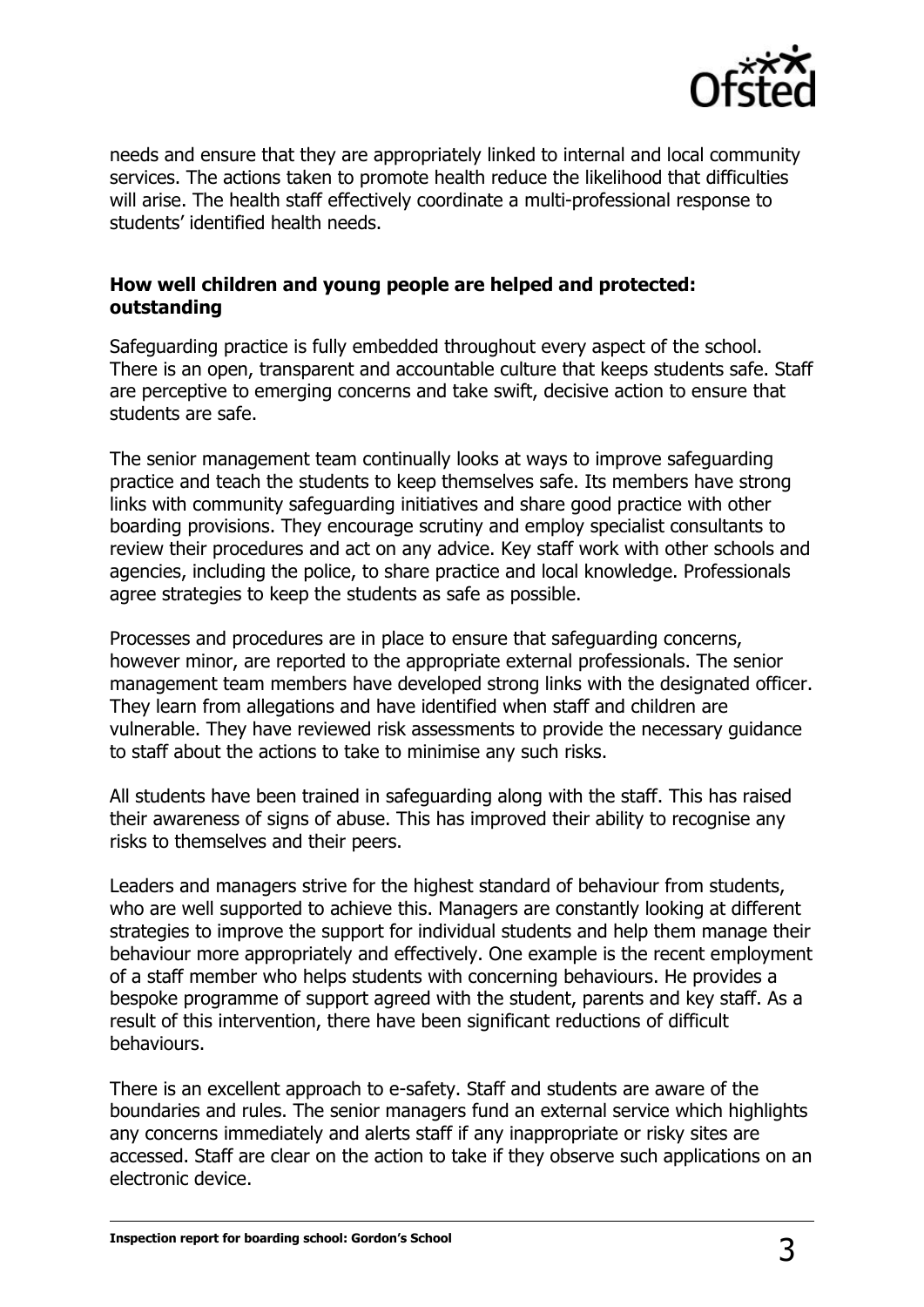

Students are treated with dignity and respect; their views, wishes and ideas are integral to practice. Bullying is taken seriously, and a number of initiatives are in place to reduce the prevalence of this issue. Students told inspectors about the different ways to report and prevent bullying, such as through an anti-bullying ambassador and the comments box.

Security measures ensure that the students' whereabouts are tracked and staff know where they are. Missing protocols in place are followed on the rare occasion that this may occur.

The approach to health and safety is an exemplar of outstanding practice. Staff, responsible for the estate, are meticulous in their approach to ensure that students live and learn in a safe environment. Senior leaders have clear plans to refurbish and reconfigure buildings to meet the changing needs of students.

#### **The effectiveness of leaders and managers: outstanding**

The senior management team is a strong and effective outward-looking management team that provides strong and decisive leadership. This is a school team that strives for continuous improvement and excellence. Embedded in the 'whole school approach' is the integration of education, care and therapeutic support for students, with the aim of developing the students' positive attitude to learning.

A strength of the school is leaders' and managers' knowledge of each student and how the boarding provision is making a positive impact. This is a child-focused school which sees the whole child and the child's future as its responsibility.

House parents write comprehensive self-assessments, based on the national minimum standards and social care common inspection framework, to analyse their strengths and weaknesses. This demonstrates ownership and transparency. They seek the views of students, parents and other stakeholders to produce an action plan to drive forward constant progress. Leaders' and managers' knowledge and clear understanding of what is happening in the school, and the actions and outcomes, stand out as exceptional, especially considering the size of the school and range of needs of the children.

A strong governing body provides effective scrutiny, challenge and oversight of the boarding provision. The knowledgeable, skilled and experienced chair of governors closely monitors safeguarding matters and regularly visits the school. Comprehensive reports of these visits, with any recommendations for improvement, assist leaders and managers in maintaining high standards of care.

The positive role of student leaders enhances the opportunities for students to talk to someone if they need to. The independent visitor is introduced to the students at the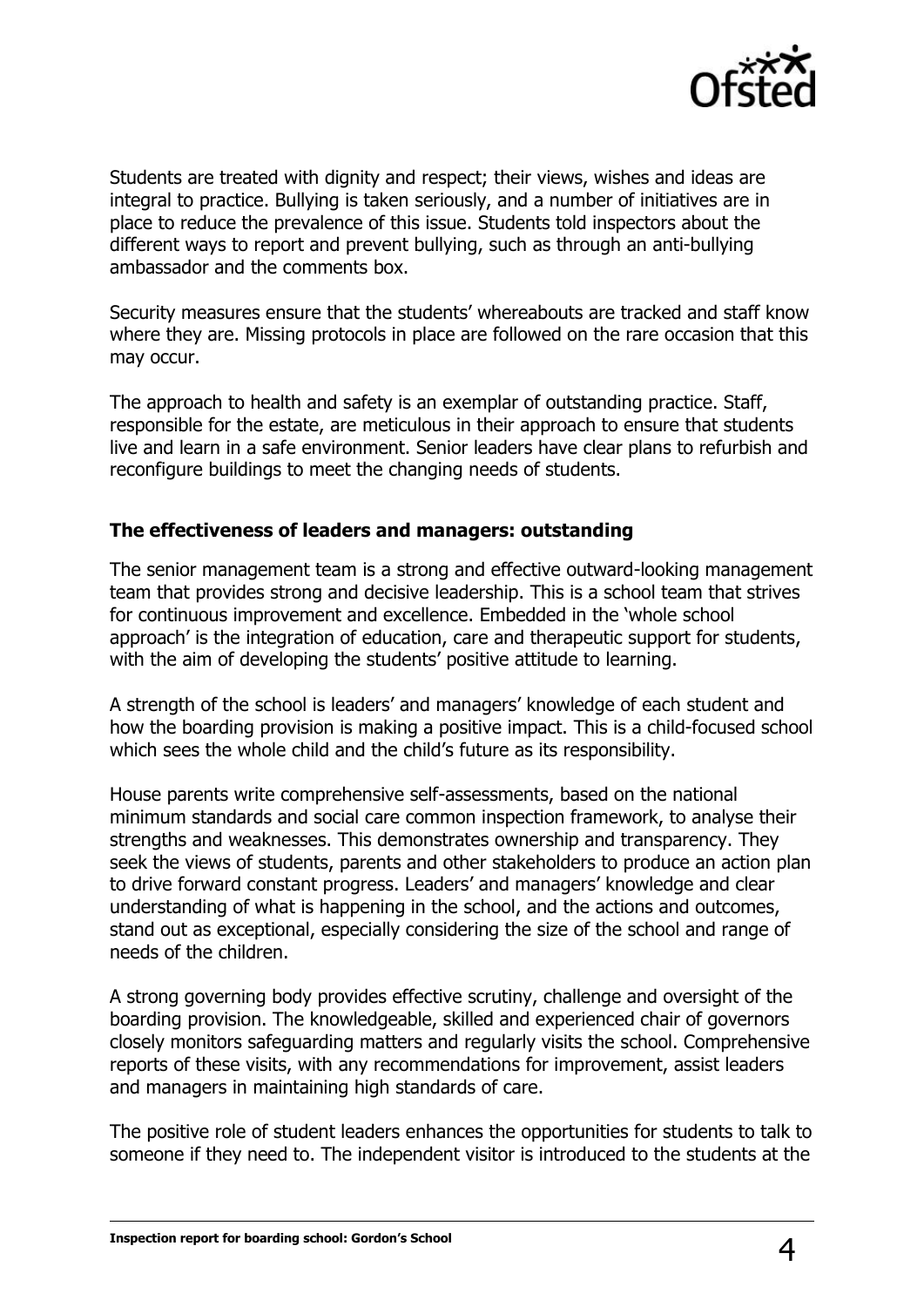

beginning of each year. However, they were not able to demonstrate an awareness of who she was, and staff could not recall when she had last visited the houses.

Recruitment practices are subject to continual development. Any lessons learned are used to inform good practice and improve procedures. The human resources team adopts a safer recruitment practice. There are clear agreements for partners and children of staff who are living on-site.

Staff morale is high. The staff team values its senior management support. Weekly staff meetings, supervisions and appraisals are informative, child focused and allow time for reflection. Managers and staff evaluate the training for its effectiveness. Staff are well trained, and competency tests identify any gaps in understanding. The training is responsive to any emerging needs of the students accessing the school and boarding provision. The staff are, therefore, equipped to meet the students' needs and are able to provide excellent care for each child.

All staff are valued equally and respect each other's role in contributing to promoting the best outcomes for students. Cohesive working and a flexible approach to trying new support strategies result in students receiving appropriate and responsive assistance to advance their development.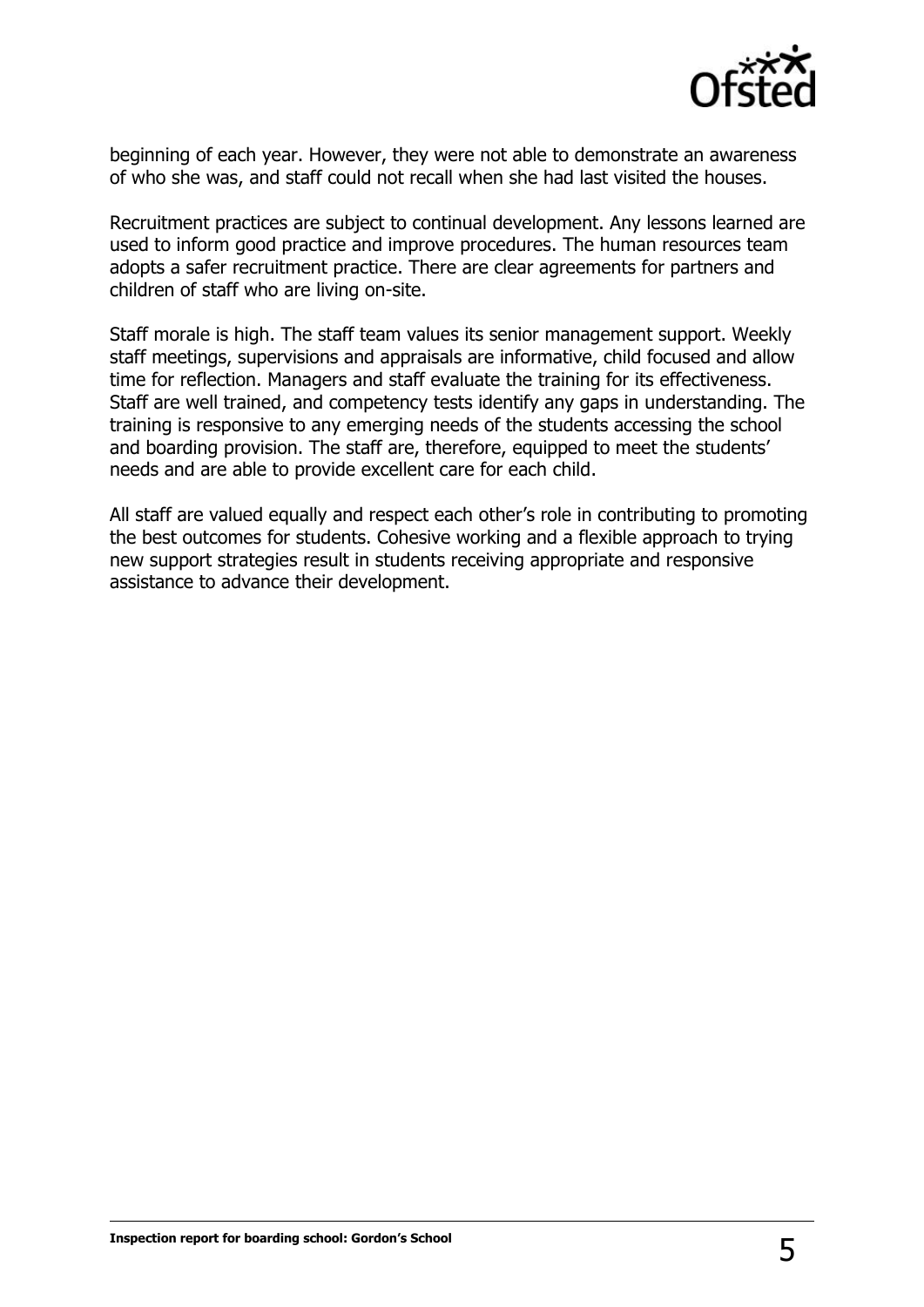

# **What does the boarding school need to do to improve?**

#### **Recommendations**

■ Ensure that the independent visitor is accessible and well known to the students and that her role is clear and promoted by the school.

### **Information about this inspection**

Inspectors have looked closely at the experiences and progress of children and young people using the 'Social care common inspection framework'. This inspection was carried out under the Children Act 1989 to assess the effectiveness of the service, how it meets the core functions of the service as set out in legislation, and to consider how well it complies with the national minimum standards.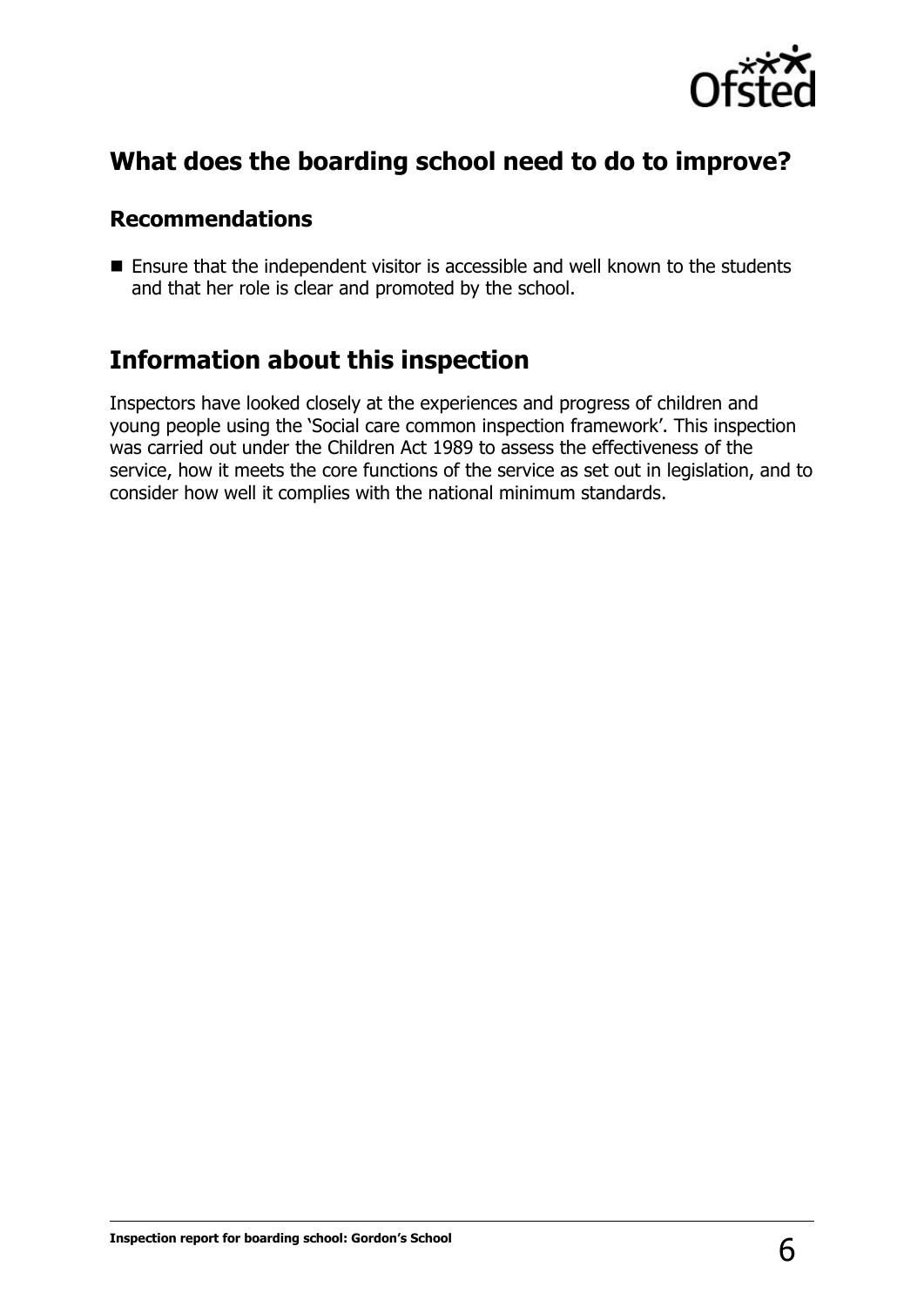

# **Boarding school details**

**Social care unique reference number:** SC013919

**Headteacher/teacher in charge:** 

**Type of school: Boarding School** 

**Telephone number:** 01276 858 084

**Email address:** info@gordons.surrey.sch.uk

# **Inspectors**

Suzy Lemmy, social care inspector (lead) Keith Riley, social care inspector Ruth Coler, social care inspector Sarah Olliver, social care inspector